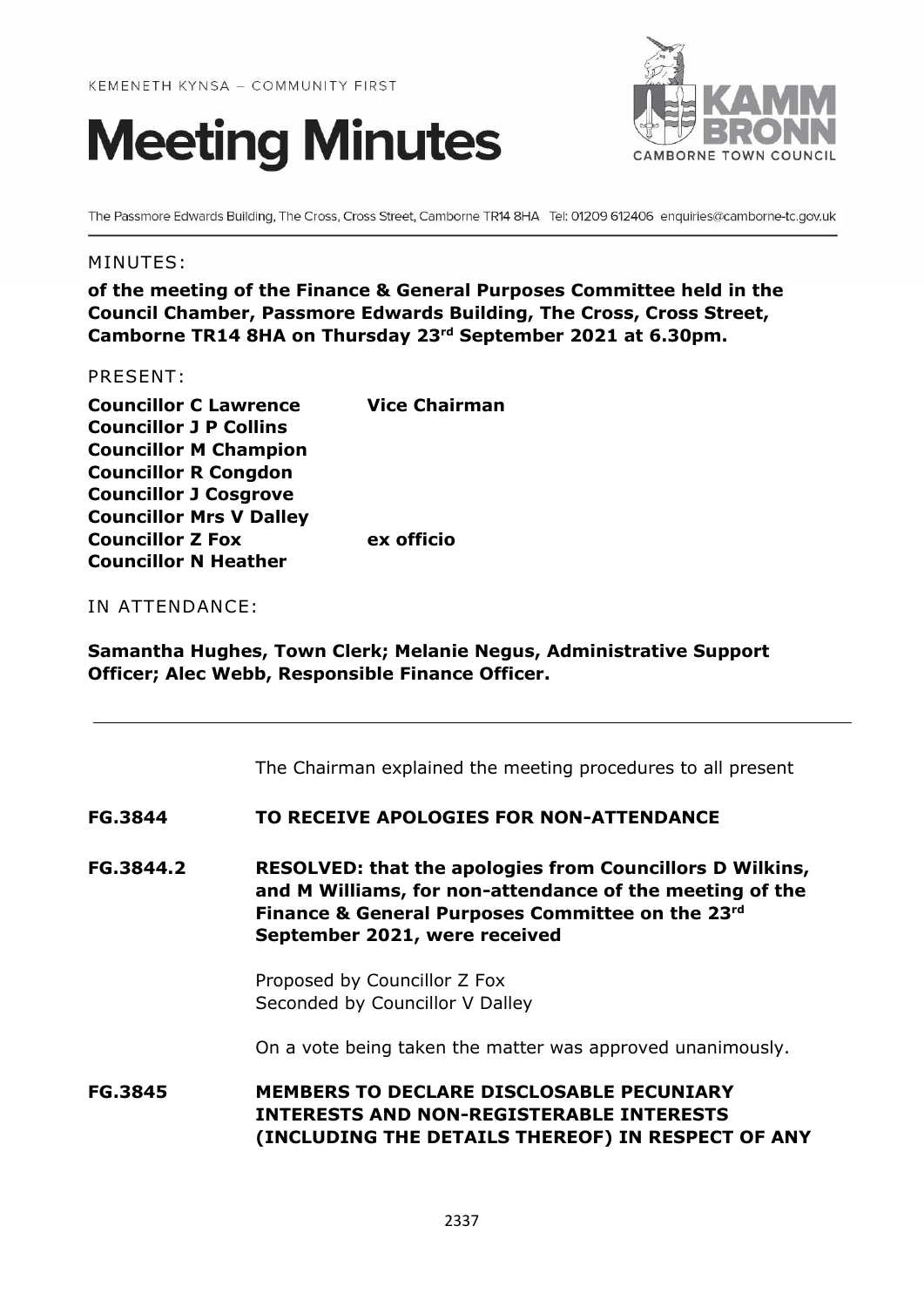**ITEMS ON THIS AGENDA INCLUDING ANY GIFTS OR HOSPITALITY EXCEEDING £25**

There were no declarations of interests.

#### **FG.3846 TO APPROVE WRITTEN REQUEST(S) FOR DISPENSATIONS**

There were no dispensation requests.

#### **FG.3847 CHAIRMAN'S ANNOUNCEMENTS**

There were no Chairman's announcements.

**FG.3848 TO RECEIVE AND APPROVE THE MINUTES OF THIS COMMITTEE HELD ON 22ND JULY 2021**

## **FG.3848.2 RESOLVED: that the minutes of the Finance and General Purposes Committee held on 22nd July were received and approved and signed by the Chairman**

Proposed by Councillor C Lawrence Seconded by Councillor V Dalley

On a vote being taken the matter was approved unanimously of those entitled to vote.

#### **FG.3849 MATTERS ARISING, FOR INFORMATION ONLY, WHERE NOT INCLUDED BELOW**

There were no matters arising.

**FG.3850 PUBLIC PARTICIPATION (SUBJECT TO STANDING ORDER 3E MEMBERS OF THE PUBLIC ARE PERMITTED TO MAKE REPRESENTATIONS, ANSWER QUESTIONS AND GIVE EVIDENCE IN RESPECT OF ANY ITEM OF BUSINESS INCLUDED IN THE AGENDA, UP TO A MAXIMUM OF FIFTEEN MINUTES)**

There were no public present.

## **FG.3851 TO RECEIVE GRANT APPLICATIONS FROM**

- **i) Barripper Village Association**
- **ii) Camborne Day Centre**
- **iii) Cornwall Air Ambulance Trust**

#### **AGREE ACTION AND AUTHORISE EXPENDITURE**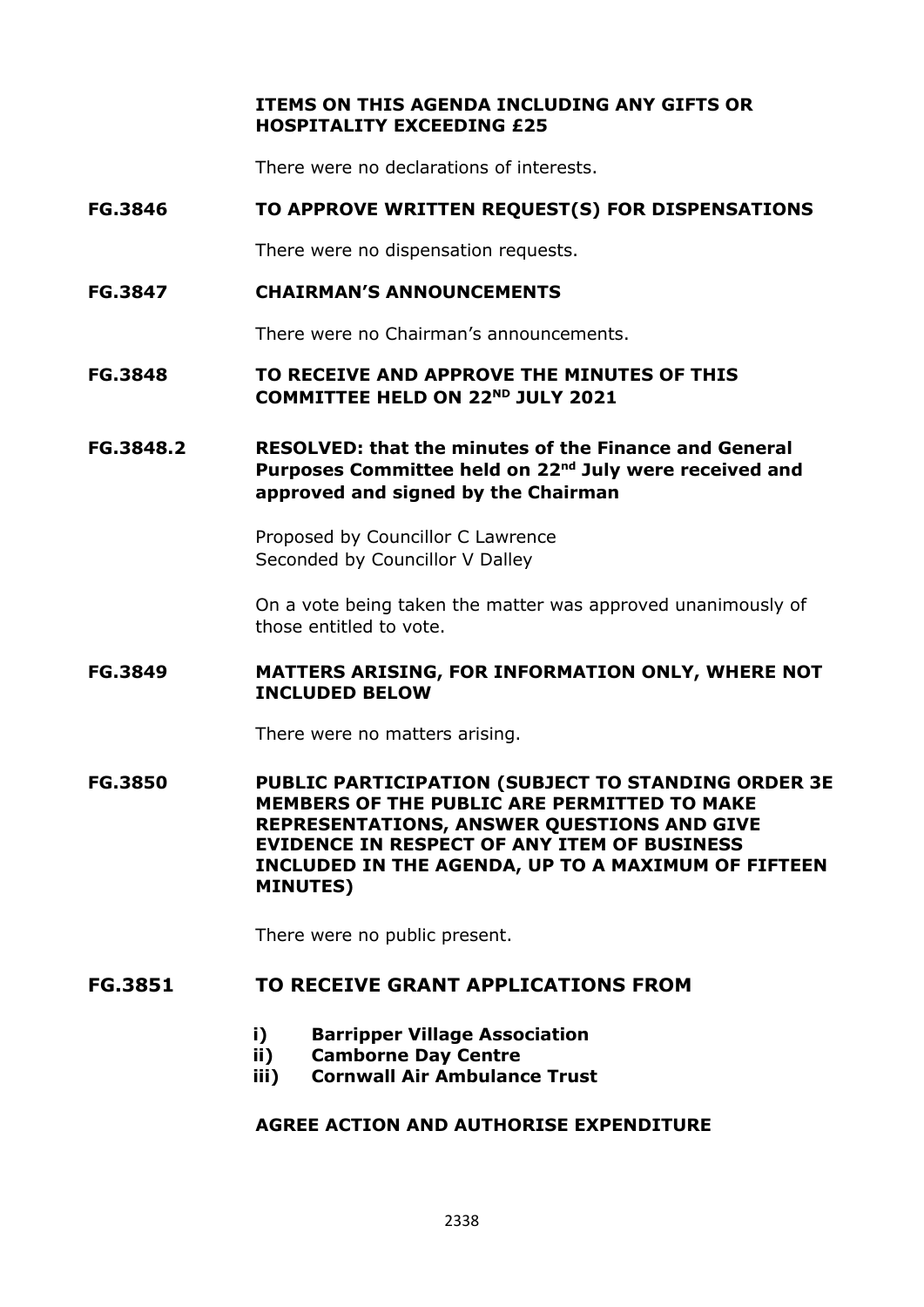**FG.3851.2 RESOLVED: that a grant of £3,000 was awarded to Barripper Village Association, under the General Power of Competence; the expenditure was approved from the Community Grants and Donations Budget**

> Proposed by Councillor Z Fox Seconded by Councillor M Champion

On a vote being taken the matter was approved unanimously.

**FG.3851.3 RESOLVED: that a grant of £3,000 was awarded to Camborne Day Centre, under the General Power of Competence; the expenditure was approved from the Community Grants and Donations Budget**

> Proposed by Councillor M Champion Seconded by Councillor Z Fox

On a vote being taken the matter was approved by a Majority.

**FG.3851.4 RESOLVED: that a grant application from Cornwall Air Ambulance was deferred due to the lack of up-to-date financial information**

> Proposed by Councillor Z Fox Seconded by Councillor R Congdon

On a vote being taken the matter was approved by a Majority.

**FG.3852 TO RECEIVE THE EXTERNAL AUDIT NOTICE OF COMPLETION FOR YEAR 2020/2021 AND NOTICE OF CONCLUSION OF AUDIT NOTICE AND AGREE ACTION**

**FG.3852.2 RESOLVED: that the External Audit Notice of Completion for year 2020/2021 and Notice of Conclusion of Audit Notice. was received**

> Proposed by Councillor Z Fox Seconded by Councillor M Champion

On a vote being taken the matter was approved by a Majority.

- **FG.3853 TO RECEIVE AND APPROVE THE BANK CASH AND INVESTMENT RECONCILIATION, EARMARKED RESERVES REPORT AND DETAILED INCOME & EXPENDITURE BY BUDGET HEADING REPORT UP TO THE END OF JULY 2021**
- **FG.3853.2 RESOLVED: that the Bank Cash and Investment Reconciliation, Earmarked Reserves Report, and Detailed**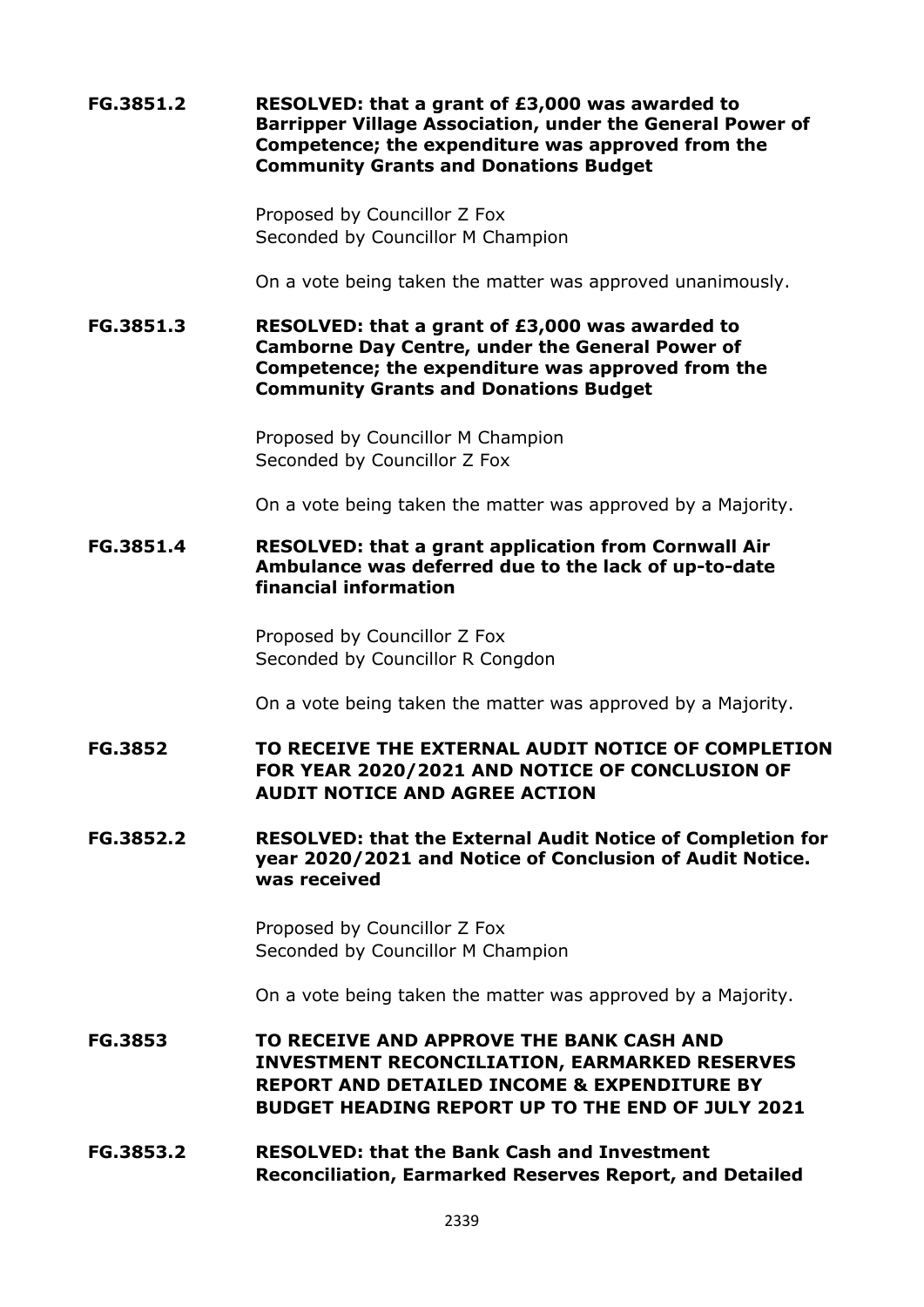### **Income and Expenditure by Budget Heading Report, up to the end of July 2021 was received and approved**

Proposed by Councillor C Lawrence Seconded by Councillor V Dalley

On a vote being taken the matter was approved unanimously.

# **FG.3854 TO RECEIVE A DRAFT COUNCILLOR MONTHLY AUDIT SCHEDULE AND AGREE ACTION**

# **FG.3854.2 RESOLVED: that A draft Councillor Monthly Audit Schedule was received**

Proposed by Councillor J Collins Seconded by Councillor M Champion

On a vote being taken the matter was approved unanimously.

# **FG.3855 TO RECEIVE AND APPROVE THE APPOINTED COUNCILLORS' INTERNAL AUDIT REPORTS FOR APRIL/MAY/JUNE 2021 BY COUNCILLOR WILKINS AND V DALLEY**

## **FG.3855.2 RESOLVED: that Councillors' Internal Audit Reports for April/May/June 2021 by Councillor Wilkins, and V Dalley were received, and approved**

Proposed by Councillor Z Fox Seconded by Councillor M Champion

On a vote being taken the matter was approved unanimously.

# **FG.3856 TO RECEIVE AND APPROVE THE APPOINTED COUNCILLORS' INTERNAL AUDIT REPORTS FOR JULY AND AUGUST 2021 BY COUNCILLORS FOX AND LAWRENCE**

## **FG.3856.2 RESOLVED: that Councillors' Internal Audit Reports for July and August 2021 by Councillors Fox and Lawrence were received, and approved**

Proposed by Councillor J Cosgrove Seconded by Councillor J Collins

On a vote being taken the matter was approved unanimously.

### **FG.3857 TO APPROVE THE PAYMENT OF INVOICES RECEIVED FOR THE WHOLE MONTH OF JULY 2021**

### **FG.3857.2 RESOLVED: that the payment of invoices made during the whole month of July 2021 was approved**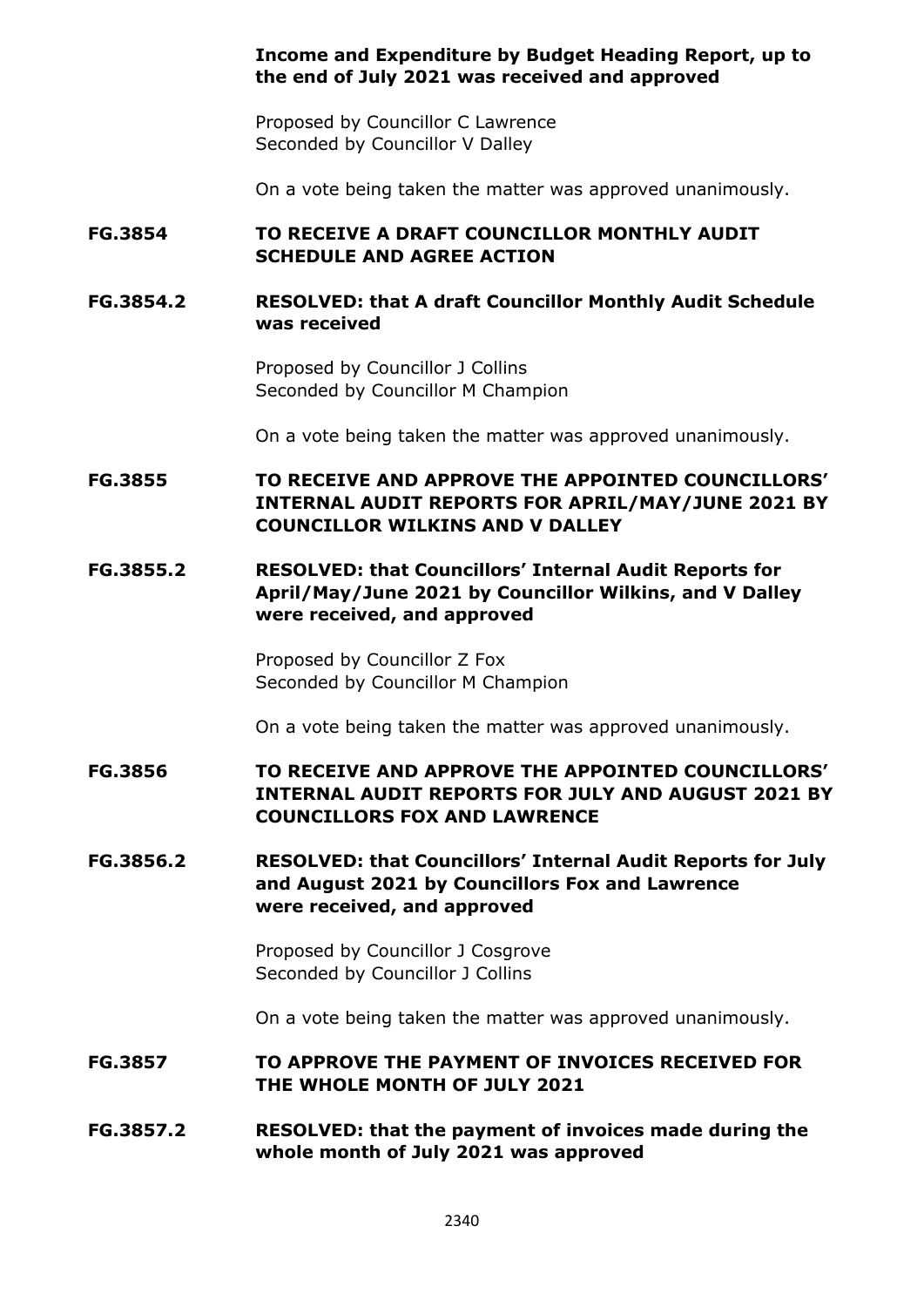Proposed by Councillor C Lawrence Seconded by Councillor Z Fox

On a vote being taken the matter was approved unanimously.

**FG.3858 TO APPROVE PAYMENTS MADE DURING THE WHOLE MONTH OF JULY 2021, MADE UNDER FINANCIAL REGULATION 4.1, 4.5, 5.4, 5.5, 6.2, 6.7 AND 7.2**

**FG.3858.2 RESOLVED: that payments made during the whole month of July 2021, made under Financial Regulation 4.1, 4.5, 5.4, 5.5, 6.2, 6.7 and 7.2 were approved**

> Proposed by Councillor C Lawrence Seconded by Councillor Z Fox

On a vote being taken the matter was approved by a Majority.

**FG.3859 TO APPROVE PAYMENTS FOR THE MONTH OF AUGUST 2021, MADE UNDER FINANCIAL REGULATION 4.1, 4.5, 5.4, 5.5, 6.2, 6.7 AND 7.2**

**FG.3859.2 RESOLVED: that payments made for the month of August 2021, made under Financial Regulation 4.1, 4.5, 5.4, 5.5, 6.2, 6.7 and 7.2, were approved**

> Proposed by Councillor J Collins Seconded by Councillor M Champion

On a vote being taken the matter was approved by a Majority.

**FG.3860 TO APPROVE PAYMENTS MADE DURING THE MONTH OF AUGUST 2021 MADE UNDER THE DELEGATED AUTHORITY OF THE CHAIRMAN AND VICE-CHAIRMAN**

**FG.3860.2 RESOLVED: that payments made during the month of August 2021 made under the delegated authority of the Chairman and Vice-Chairman were approved**

> Proposed by Councillor J Collins Seconded by Councillor M Champion

On a vote being taken the matter was approved by a Majority.

**FG.3861 TO RECEIVE AND APPROVE THE BANK CASH AND INVESTMENT RECONCILIATION, EARMARKED RESERVES REPORT AND DETAILED INCOME & EXPENDITURE BY BUDGET HEADING REPORT UP TO THE END OF AUGUST 2021**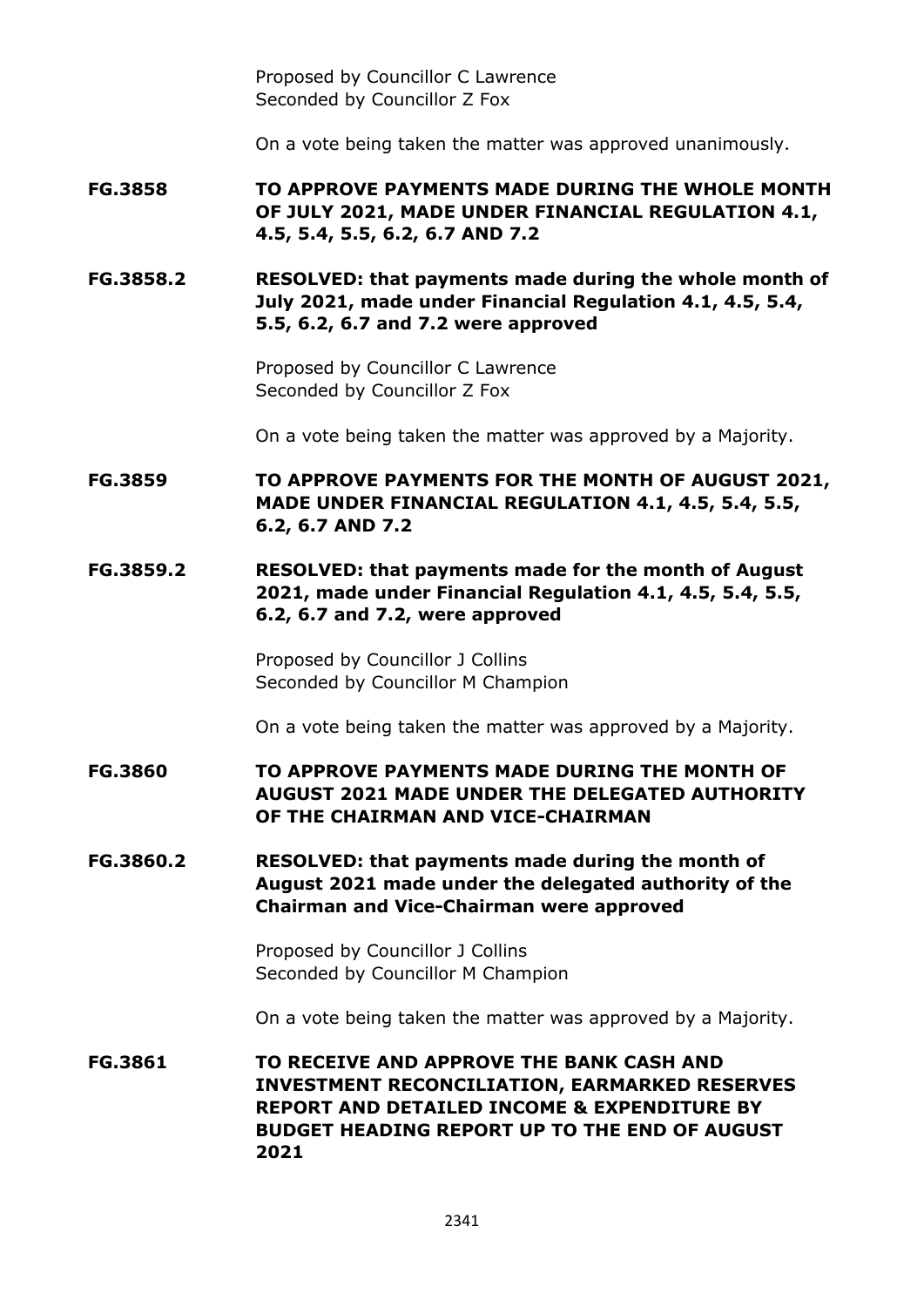**i. To receive a supporting report from the Responsible Finance Officer regarding income and expenditure to the end of August 2021 and agree action**

**FG.3861.2 RESOLVED: that the Bank Cash and Investment Reconciliation, Earmarked Reserves Report, and Detailed Income & Expenditure by Budget Heading Report up to the end of August 2021, were received and approved**

> Proposed by Councillor V Dalley Seconded by Councillor Z Fox

On a vote being taken the matter was approved by a Majority.

**FG.3862 TO RECEIVE A REPORT OF EXPENDITURE DELEGATED TO THE TOWN CLERK FROM THE DATE OF THE JULY MEETING AND UP TO THE DATE OF THIS MEETING FOR APPROVAL** 

**FG.3862.2 RESOLVED: that a report of expenditure delegated to the Town Clerk from the date of the July meeting and up to the date of this meeting was received and approved**

> Proposed by Councillor J Collins Seconded by Councillor M Champion

On a vote being taken the matter was approved by a Majority.

- **FG.3863 TO APPROVE PAYMENTS FOR THE MONTH OF SEPTEMBER 2021 UP TO THE DATE OF THE MEETING MADE UNDER FINANCIAL REGULATION 4.1, 4.5, 5.4, 5.5, 6.2, 6.7 AND 7.2**
- **FG.3863.2 RESOLVED: that payments for the month of September 2021 up to the date of the meeting made under Financial Regulation 4.1, 4.5, 5.4, 5.5, 6.2, 6.7 and 7.2 were approved**

Proposed by Councillor C Lawrence Seconded by Councillor J Collins

On a vote being taken the matter was approved by a Majority.

# **FG.3864 TO APPROVE THE PAYMENT OF INVOICES RECEIVED FOR THE MONTH OF SEPTEMBER 2021**

**FG.3864.2 RESOLVED: the payment of invoices received for the month of September 2021, was approved**

> Proposed by Councillor Z Fox Seconded by Councillor C Lawrence

On a vote being taken the matter was approved by a Majority.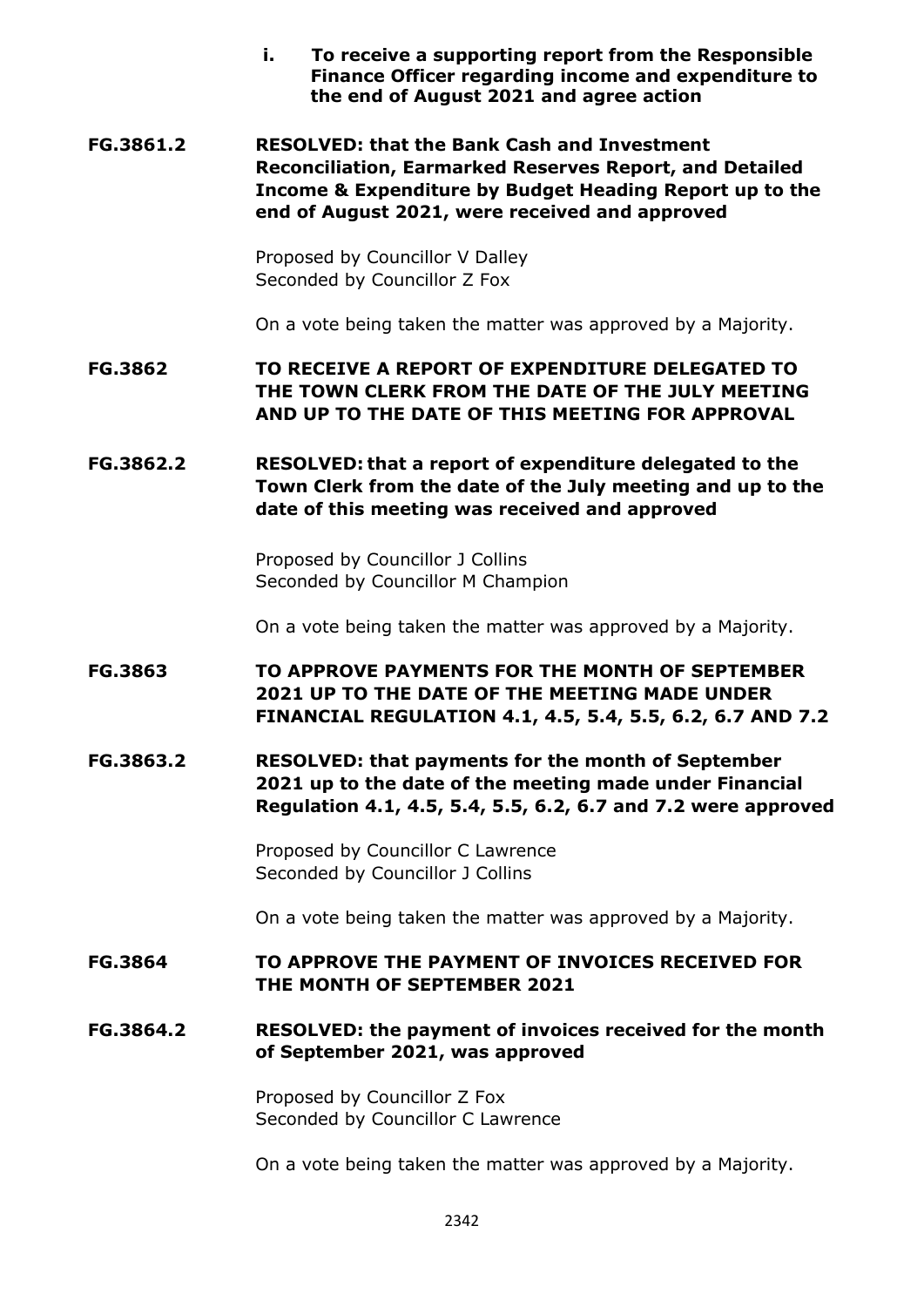## **FG.3865 TO CONSIDER OFFICE ITEMS FOR DISPOSAL AND AGREE ACTION**

### **FG.3865.2 RESOLVED: The disposal of office items, and the removal of the items from the Asset Register was approved**

Proposed by Councillor C Lawrence Seconded by Councillor M Champion

On a vote being taken the matter was approved by a Majority.

**FG.3866 TO RECEIVE A RECOMMENDATION FROM THE STAFFING COMMITTEE: S.779.10 RESOLVED: TO RECOMMEND TO THE FINANCE & GENERAL PURPOSE COMMITTEE THAT A BUDGET OF £2,000 BE ALLOCATED FOR STAFF AND COUNCILLORS SESSIONS ON THE TOWN COUNCIL'S CORPORATE PLAN. AGREE ACTION AND AUTHORISE EXPENDITURE**

# **FG.3866.2 RESOLVED: that a budget of £2,000 for staff and Councillors sessions on the Town Council's Corporate Plan, was approved**

Proposed by Councillor V Dalley Seconded by Councillor J Cosgrove

On a vote being taken the matter was approved by a Majority.

# **FG.3867 TO RECEIVE A REPORT FROM THE RESPONSIBLE FINANCE OFFICER REGARDING THE COUNCIL'S SECONDARY BANKING PROVISION AND AGREE ACTION**

# i. **To receive supporting information in relation to the Public Sector Deposit Loan yield history and charges**

The Responsible Finance Officer reported that the Town Council had a back-up bank account with HSBC, in the event that there were any problems with access to the Unity Trust Account. Due to the retirement of the Town Clerk and change of Councillors there was only one signatory left on the Council with authority on the HSBC account and it required two. He was in the very lengthy process of trying to gain access to the account and would report back when he had the issues resolved.

The General Fund was in place in the event that the precept was not received, to enable the Town Council to continue business for at least 3 months.

**FG.3867.2 RESOLVED: that a report from the Responsible Finance Officer regarding the Council's secondary banking provision, and supporting information in relation to the Public Sector Deposit Loan yield history, were received.**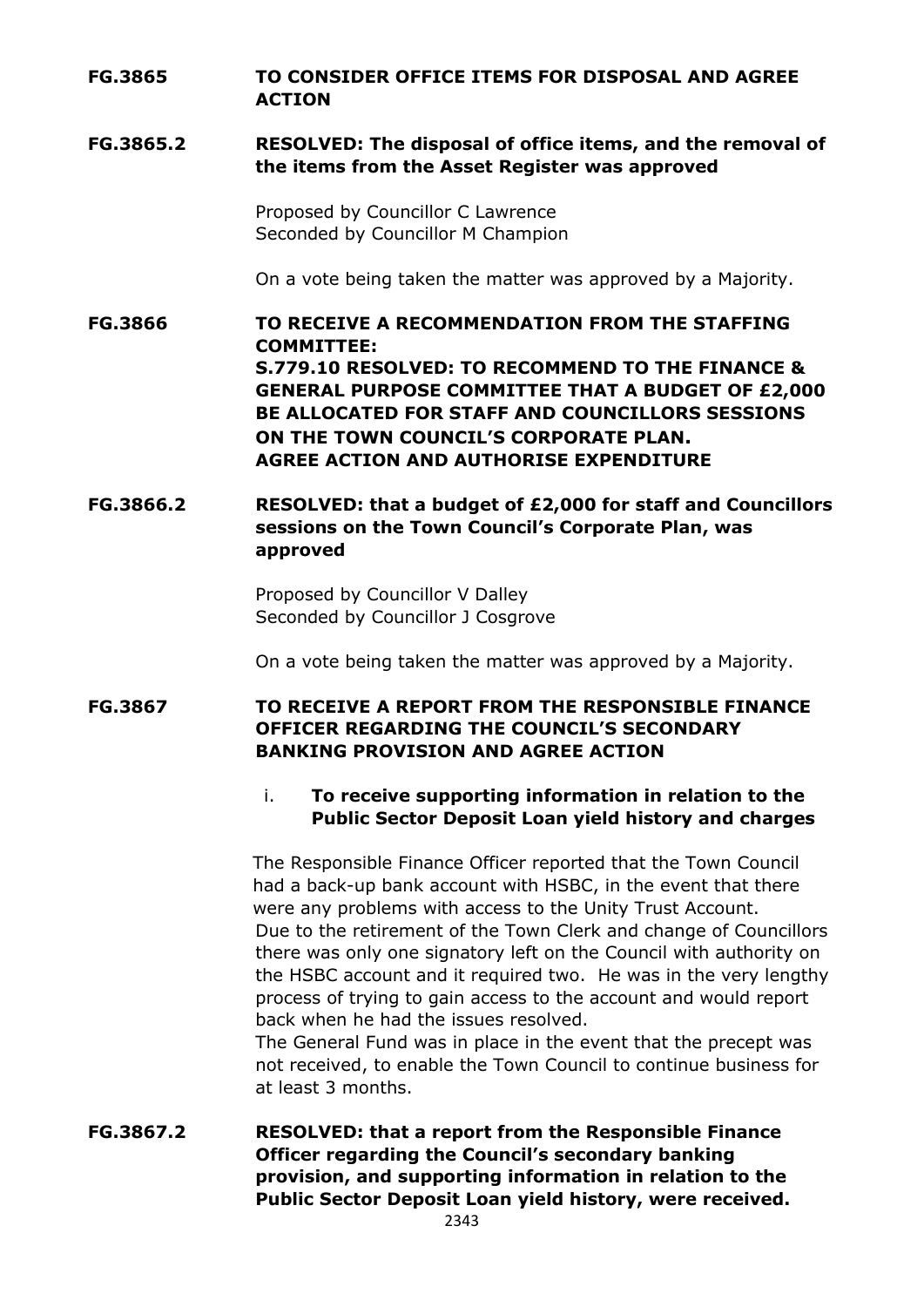**The Responsible Finance Officer was authorised to arrange the releasing of the funds in HSBC, and the closing of the HSBC account. The virements detailed in paragraph 6 of the report were approved**

Proposed by Councillor V Dalley Seconded by Councillor M Champion

On a vote being taken the matter was approved unanimously.

**FG.3868 TO RECEIVE A REPORT AND THANKS FROM GRANT RECIPIENT CREATE CIC**

# **FG.3868.2 RESOLVED: that a report and thanks from grant recipient Create CIC was received**

Proposed by Councillor Z Fox Seconded by Councillor J Collins

On a vote being taken the matter was approved unanimously.

## **FG.3869 TO RECEIVE A LETTER FROM ROYAL MAIL REGARDING SERVICE TERMS AND CONDITIONS, AGREE ACTION AND AUTHORISE EXPENDITURE**

### **FG.3869.2 RESOLVED: that a letter from Royal Mail regarding service terms and conditions, was received**

Proposed by Councillor Z Fox Seconded by Councillor V Dalley

On a vote being taken the matter was approved unanimously.

- **FG.3870 TO RECEIVE A WRITTEN REPORT FROM THE SENIOR LIBRARY OFFICER TO CONSIDER ARRANGEMENTS AND BUDGET FOR LINO PRINTING SESSIONS PROVIDED BY THE LIBRARY SERVICE, AGREE ACTION AND AUTHORISE EXPENDITURE**
- **FG.3870.2 RESOLVED: that a report from the Senior Library Officer to consider arrangements and budget for Lino Printing Sessions provided by the Library Service was received; the request was approved, and the associated expenditure was authorised**

Proposed by Councillor J Cosgrove Seconded by Councillor V Dalley

On a vote being taken the matter was approved unanimously.

# **FG.3871 THAT THE COUNCIL RESOLVES UNDER THE 1960 PUBLIC BODIES (ADMISSION TO MEETINGS) ACT, TO EXCLUDE THE**